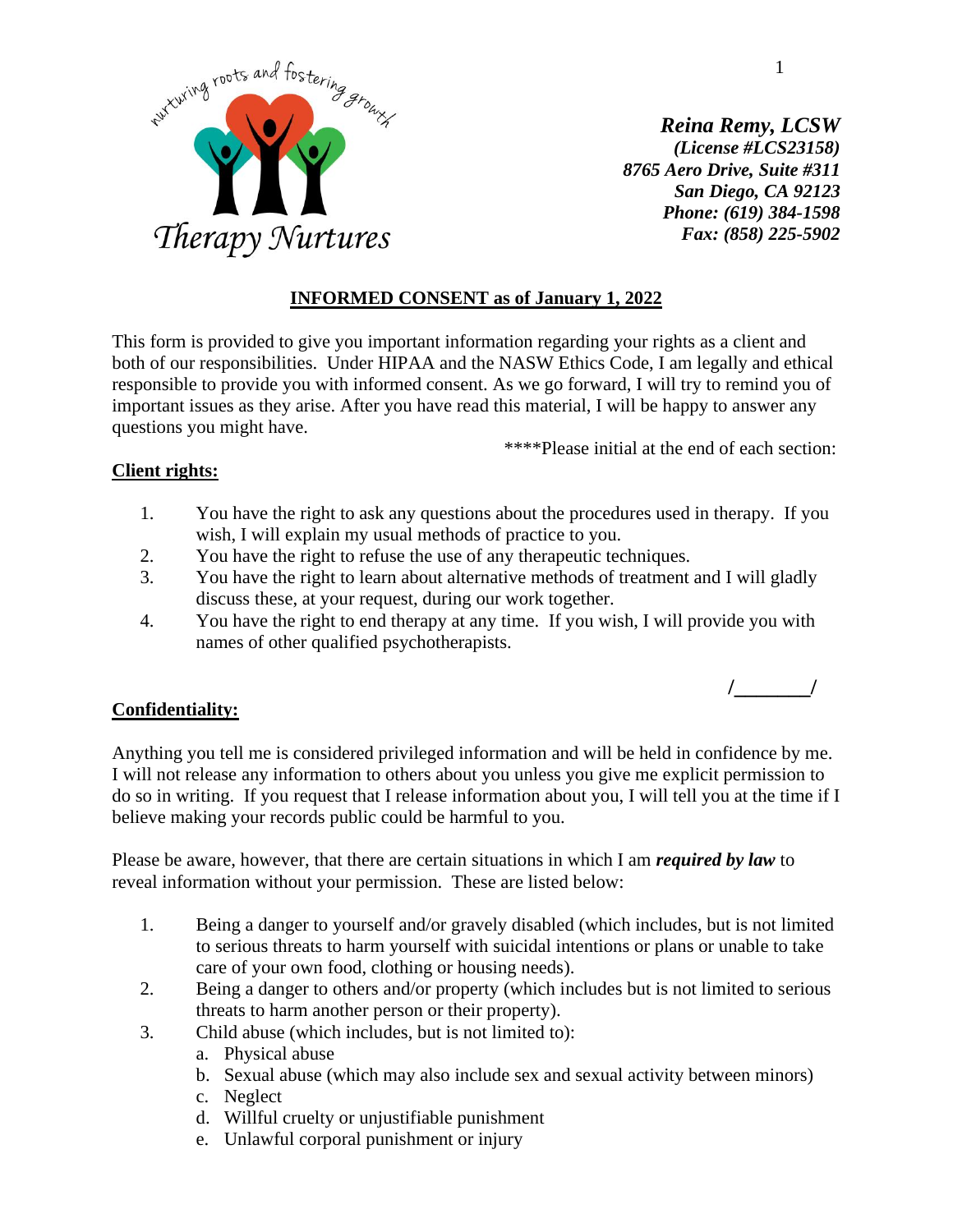**/\_\_\_\_\_\_\_/**

**/\_\_\_\_\_\_\_/**

- f. Children physically harmed by domestic violence
- 4. A person who knowingly develops, duplicates, prints, downloads, streams, accesses through any electronic or digital media, or exchanges, a film, photograph, video in which a child is engaged in an act of obscene sexual conduct.
- 5. Elder or dependent adult abuse (which includes, but is not limited to physical or sexual abuse, abandonment, isolation, neglect, financial abuse, and/or abduction).
- *6.* Court-ordered requests for information about you.
- *7.* FBI inquiry made through the Patriot Act of 2001 may force therapists to disclose clinical information while, at the same time, forbid them to inform their clients about the disclosure.
- 8. In addition, if you are using health insurance to pay for all or part of your treatment, please be aware that most companies require the disclosure of your symptoms, diagnosis, treatment plan/or your response to treatment and have legal right to access and audit your treatment record. We can discuss this if you wish.

### **No secrets when working with family therapy:**

Different than the guidelines listed above for individual therapy, when working with more than one family member in a family therapy setting, it is important to know that I maintain a no confidentiality policy between family members. This means that information shared by one family member with this therapist, when another family member is not present, may be disclosed to the other family member.

### **Court Policy & Fees:**

Please be advised that should I be required to write a letter or report on any court related matter, that I may only provide observations and feedback in my role as the therapist. I am not in the role of an expert witness. At no time will I make a recommendation in regards to custody or any other court related matter as I am not a trained custody evaluator or expert witness on any subject.

If a court order and/or subpoena is served and is requesting that I be present in person and or there is a request for records, there is no guarantee that the information will be kept confidential. This includes a client's mental health history, current status and inclusive records and may not be in the best interest of the client. The therapist-client relationship does not render the therapist as an advocate.

Please be advised that should I be ordered by court, subpoenaed, or requested by attorney or client to write a letter or other report to the court or to appear in person the time shall be billed at \$140 per hour for preparation, time spent in court, and travel to and from the court.

I will **NOT** be ON-CALL at any time. Should a case be trailed, or continued, I will be paid in full for each day as it hinders my ability to be available to my other clients.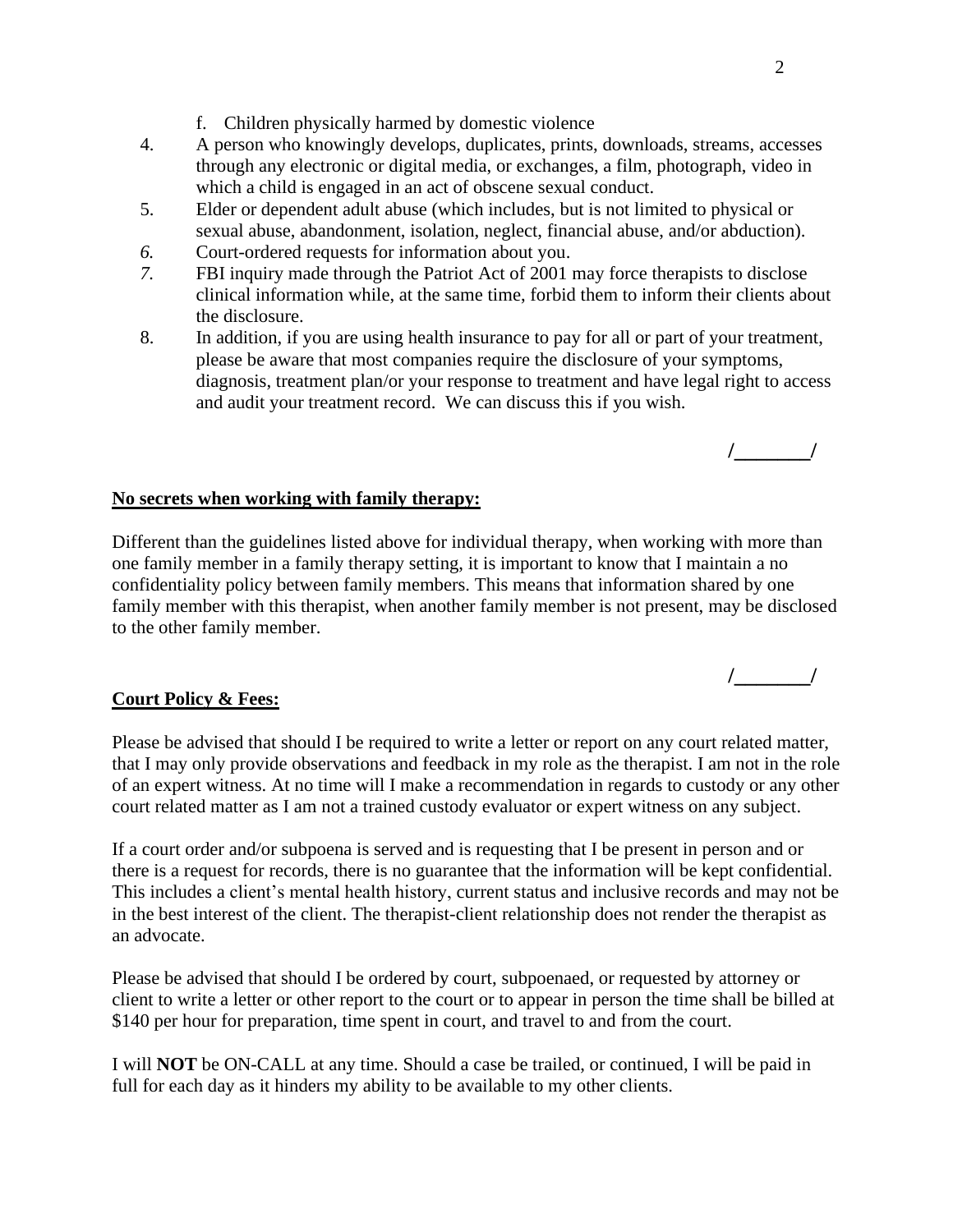**/\_\_\_\_\_\_\_/**

You understand and agree to the above stated court policy and stipulation, including but not limited to the fee structure for all related court matters.

#### **Emergency coverage:**

Contact between sessions should be limited to appointment time and date changes. Clients are encouraged to keep contacts brief and to address clinical issues during your regular therapy session. You may leave a message for me 24-hours a day at my office at (619) 384-1598. I am in private practice, not part of a group clinic, so if an emergency requires immediate attention, you agree to call the San Diego crisis line at 1-888-724-7240, National Suicide Hotline at 800-784- 2433, your physician or psychiatrist, dial 911, or go to the emergency room of a local hospital. You can also call the police and/or ask if available to send the PERT (Psychiatric Emergency Response Team). I check my voicemail and other communications during my business hours as permitted. When I am out of town, use the above resources for an emergency that arises.

#### **Limited confidentiality of email & text communication:**

If you choose to email or text me, please limit the contents to issues of cancellation or change in appointment time. Email and text messages are not guaranteed confidential. Occasionally I may ask in session if I can send you an article or link that might be useful if you agree to this. Keep in mind, this would be for the purpose of giving you information that would be helpful, not an invitation to discuss clinical issues. For ethical reasons, I do not accept invitations from current or former clients via social networking sites. Please note that electronic communication is not the appropriate way to communicate emergencies. Emails, texts and voicemails are checked as availability permits and therefore emergencies should be directed to the Access and Crisis Line at 888-724-7240 or 911 or go to the nearest emergency room.

#### **Consultation:**

On occasion, I may consult with other licensed professionals regarding my clients when doing so might benefit the therapy process. During a consultation, I make every effort to avoid revealing the identity of my client. The consultant is also legally bound to keep the information confidential. Unless you object, I will not tell you about these consultations unless I feel that it is important to our work together.

#### **Psychological services:**

Assisting you to reach your goals in therapy is the purpose of our work together. I provide psychotherapy, which is listening to clients, talking with them, and applying different learning, cognitive, emotional, and personality theories and interventions to promote change. We will talk with each other to explore the problems that bring you into therapy and mutually develop goals. I may ask you to share feelings, thoughts, images, body sensations, and memories to bring to awareness what you are experiencing in order to process these emotions and guide you to more adaptive responses. To give you an idea of some of the techniques we may engage in for adults, I may guide you to explore physical sensations to deepen emotional processing, teach relaxation

**/\_\_\_\_\_\_\_/**

**/\_\_\_\_\_\_\_/**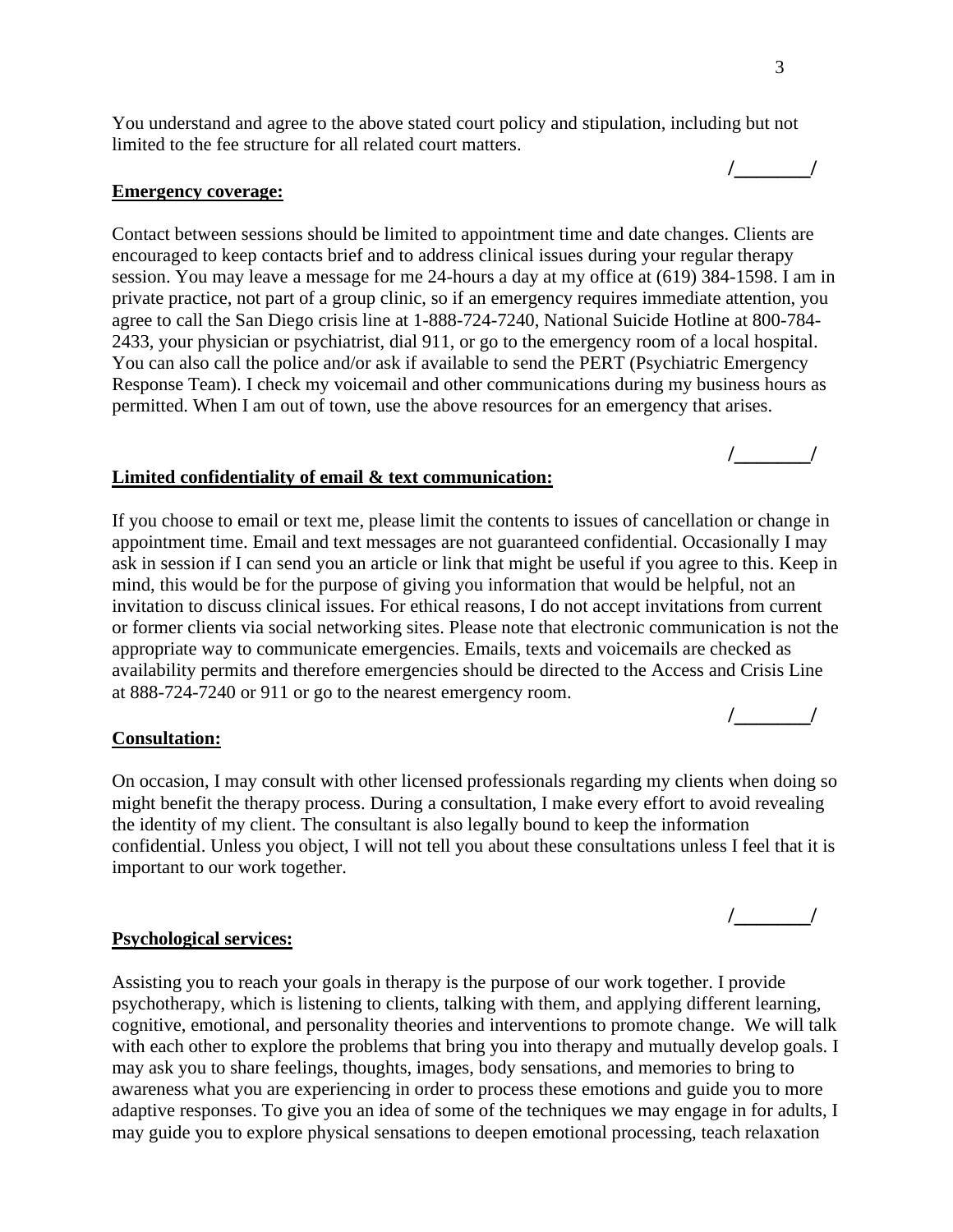tools such as creating a safe place image or calming breath, use art techniques such as painting, drawing, and sand tray creations, we may use a two-chair dialog to explore emotions, I may have you write down your thoughts and learn to create alternative thoughts, in addition to other approaches as well.

You can do your part by openly and honestly communicating your thoughts and feelings, although this may be difficult at times. These communications may make you feel worse before you feel better. There is a risk that you may recall unpleasant events or come to painful conclusions, which may cause you to feel anxious, depressed, frustrated, or hopeless at times. These feelings can be a normal part of the therapy process and are usually temporary. I may challenge some assumptions or perceptions or propose different ways of looking at, thinking about, or managing situations that may feel upsetting or you may feel challenged or disappointed.

I am an LCSW which is licensed clinical social worker holding a mental health license with a Master's degree in Social Work. I am not a doctor and do not prescribe medicine. Psychologists, social workers and marriage and family therapists or licensed professional counselors (MFT/LPC) are all licensed professionals. This means that they have varied degree of training, they have demonstrated their proficiency in these techniques, they adhere to a professional code of ethics, and they are required to participate in significant continuing education. Although there is a great deal of overlap, there are differences among psychologists, social workers and MFT/LPC counselors.

Clinical social work is directed at helping people to achieve more adequate, satisfying, and productive social adjustments. Alternatively, a psychologist is someone who has earned a doctoral level degree in psychology, trained in treating clients through psychotherapy, is able to administer psychological testing and monitor medication. Social workers, in contrast, are not doctoral level professionals, but rather have earned a master's degree in social work. They, too, are specifically trained in psychotherapy, but also trained in looking at societal factors that may affect individuals, and in using different social services and resources in the community. There are also other types of counselors, including marriage and family therapists or licensed professional counselors, who are also masters level professionals trained in psychotherapy, but have their own unique specializations.

There are alternatives besides therapy or what I offer that may also benefit you such as seeing a primary medical doctor or psychiatrist who can prescribe medication, seeking relief through acupuncture, seeking guidance through a Rabbi, Pastor, other faith-based organization, seeking changes through a fitness or nutritional professional or many other avenues.

It is important to say that therapy may not help. If you are ever concerned that our work is not helping, please discuss this with me. My approach is collaborative in nature so that we work as a team to reach your goals. My role is to offer support, psychoeducation, and interventions to aid in problem-solving, helping you change emotions by working through these emotions, increasing your self-awareness, and goal attainment.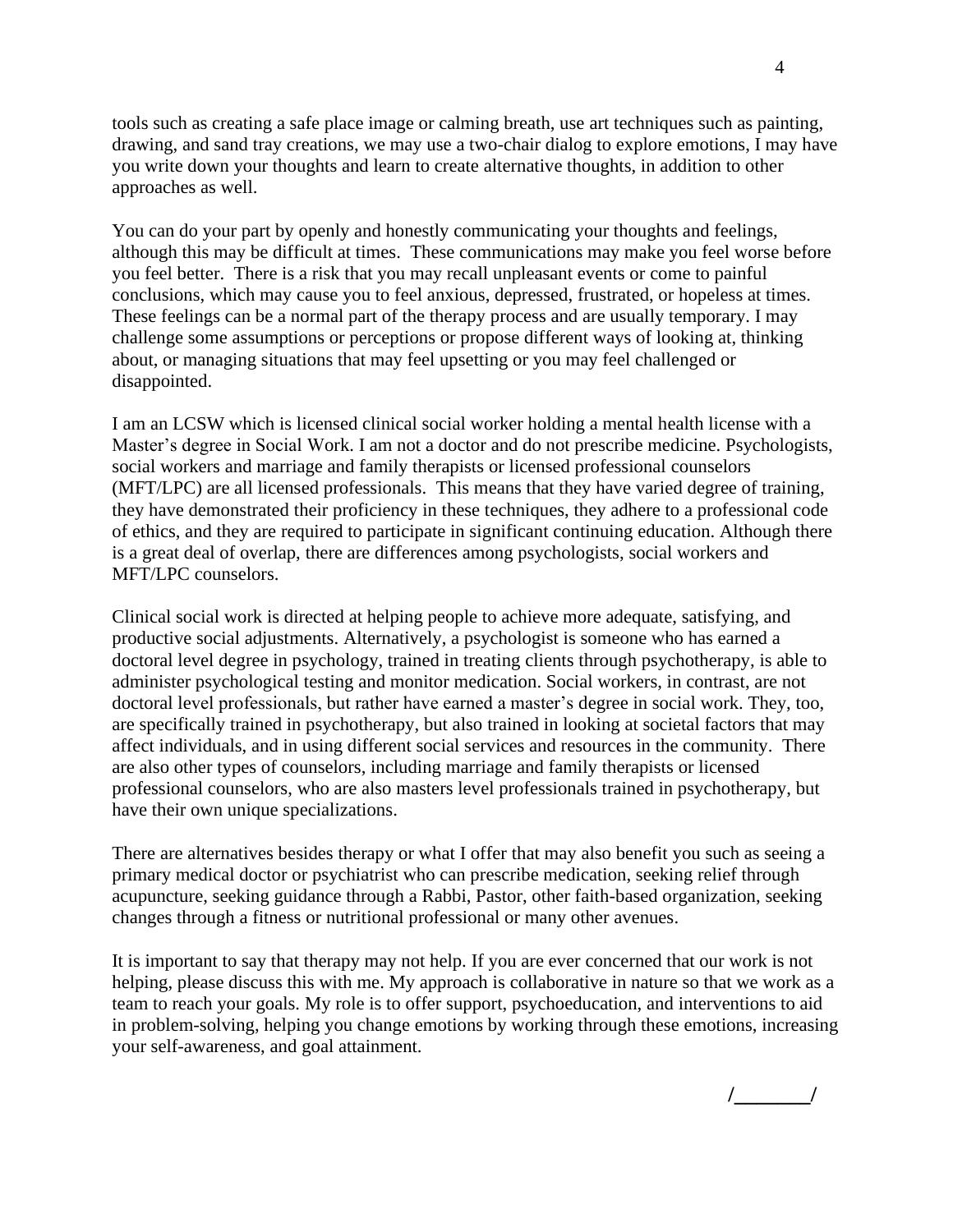### **Complaints:**

I am licensed through the Board of Behavioral Sciences (BBS). If you ever have a complaint that you feel you have not been able to resolve directly, you may contact the BBS at their office at (916) 574-7830 to get the complaint form. Complaints must be submitted in writing so you can download the form or you can file the complaint online using their "Breeze" system, which can both be accessed at [http://www.bbs.ca.gov/consumer/file\\_complaint.shtml.](http://www.bbs.ca.gov/consumer/file_complaint.shtml)

### **Fees and Late Cancellation/Missed Appointments:**

The fee is **\$140.00** for 50-60 minute initial diagnostic interviews and **\$140.00** for 50-55 minute individual or family therapy appointments, which includes time for assessment documentation. You are expected to pay for services at the time they are rendered unless other arrangements have been made in advance. In circumstances of unusual financial hardship, I may be willing to negotiate a fee adjustment or payment installation plan. Should additional services be provided or should fees be changed, fair notice will be given to you.

The same fee of **\$140.00** applies for phone, text, or email consultations or time spent on any additional documentation outside of regular therapy notes. It should be recognized that electronic communication, especially cellular phones, text messages, and emails may compromise confidentiality. Scheduled phone consultations will be billed as a full session unless otherwise discussed. **Any phone, text or email consultation that lasts longer than 10 minutes will be billed at the percentage of the hourly rate.** 

Once an appointment is scheduled, you will be expected to pay for it unless you provide *24 hours advanced notice of cancellation*. **You will also be charged for** *all* **appointments for which you fail to appear.** I may make an exception to the cancellation fee if there was an emergency situation. If you usually pay a co-pay, or your insurance carrier pays for your entire treatment, please note that your insurance company **cannot** be billed for any missed or cancelled sessions. Since I hold a spot for you making it unavailable to another client, if less than 24 hours is provided or you do not show for a scheduled appointment, you will be charged for the full hourly rate of your therapy.

*The fee for a cancelled visit with less than 24 hours notice or a missed visit is \$140.00*. All reschedules or cancellations need to be done through confirmed communication such as email or voicemail.

*I also reserve the right to utilize a collection agency for outstanding balances not paid in full by the time therapy is terminated. Your signature here acknowledges that you agree to this policy. You understand that your attendance history, payment history, and dates of service may be disclosed to an attorney, collection agency, or court should your account be sent to collections.*

All of my billing is done myself. If using your insurance, billing is submitted through a clearinghouse service I use called Office Ally. Although I will assist in billing your insurance company and accept assignments of benefits on your behalf (if I am able to with the insurance company), your fees are a contract between you and me. You will be responsible for those fees,